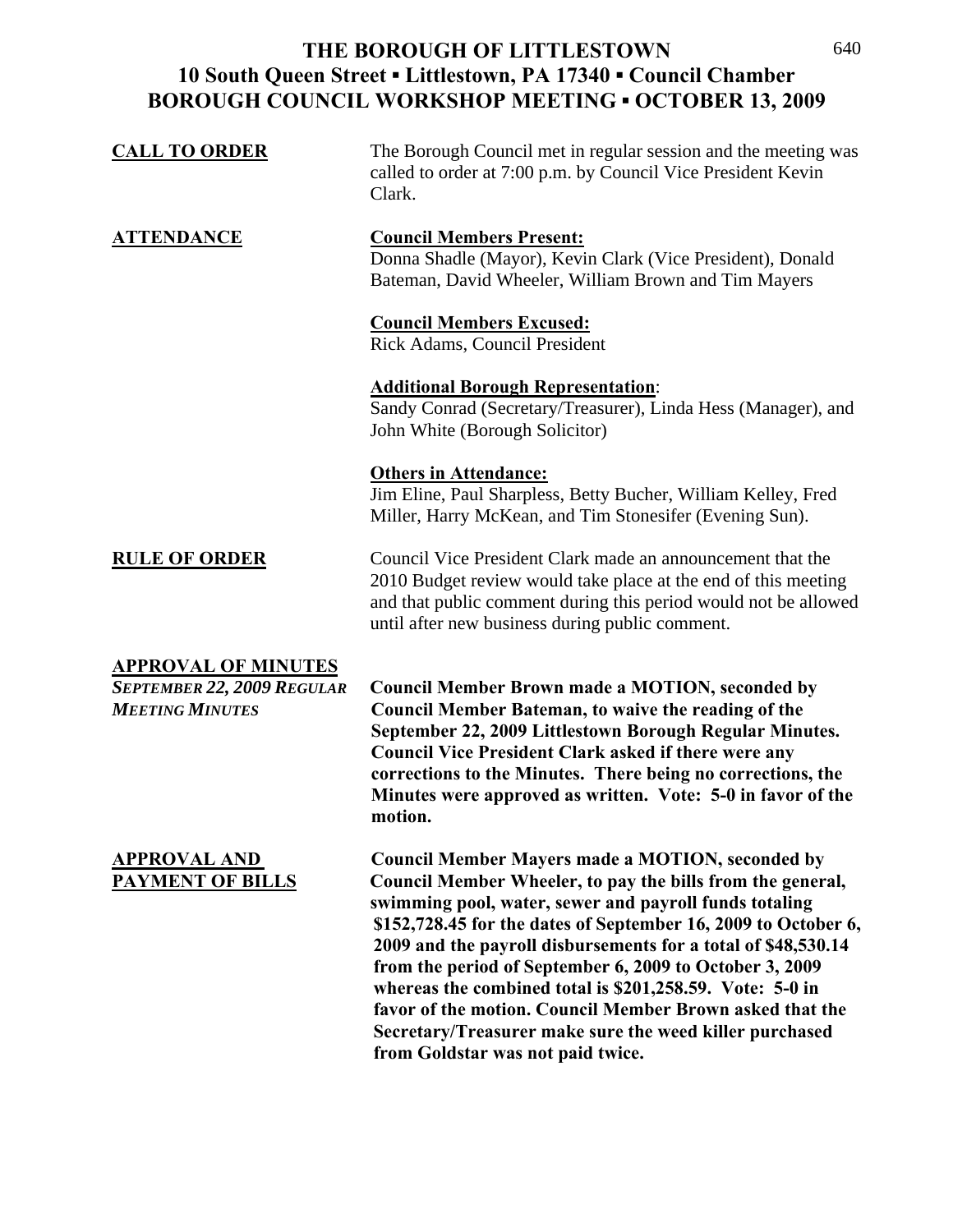## **THE BOROUGH OF LITTLESTOWN 10 South Queen Street ▪ Littlestown, PA 17340 ▪ Council Chamber BOROUGH COUNCIL WORKSHOP MEETING ▪ OCTOBER 13, 2009**

| <u>APPROVAL OF</u><br><b>FINANCIAL REPORT</b>                                                                       | <b>Council Member Mayers made a MOTION, seconded by</b><br><b>Council Member Brown, to approve the Financial Report for</b><br>October 13, 2009. Vote: 5-0 in favor of the motion.                                                                                                                                                                   |
|---------------------------------------------------------------------------------------------------------------------|------------------------------------------------------------------------------------------------------------------------------------------------------------------------------------------------------------------------------------------------------------------------------------------------------------------------------------------------------|
| <u>APPROVAL OF</u><br><b>SAVINGS REPORT</b>                                                                         | <b>Council Member Mayers made a MOTION, seconded by</b><br><b>Council Member Wheeler, to approve the Capital Reserves</b><br>Savings Account report for October 13, 2009. Vote: 5-0 in<br>favor of the motion.                                                                                                                                       |
| <b>SOLICITOR'S REPORT</b><br><b>AMERICAN TOWER, INC.</b><br><b>CELLULAR COMMUNICATION</b><br><b>LEASE AGREEMENT</b> | <b>Council Member Wheeler made a MOTION, seconded by</b><br><b>Council Member Brown, to approve the October 13, 2009</b><br>version of the First Amendment to the American Tower, Inc.<br><b>Cellular Communication Lease Agreement as discussed with</b><br>Council last month. Vote: 5-0 in favor of the motion.                                   |
| <b>CROUSE PARK PAVILION</b><br><b>RENOVATION BIDS</b>                                                               | Solicitor White advised that he will be reviewing the Crouse Park<br>Pavilion Renovation bids received from Lobar, Inc. and Mark<br>Austin Builders due to the confusion on the bid documents.                                                                                                                                                       |
| <b>CORRESPONDENCE</b><br><b>ZENON REPORT ON QUARRY</b><br><b>INSPECTION</b>                                         | Zenon performed an inspection of the Quarry and submitted<br>a trip report on their findings and repairs. No action was taken.                                                                                                                                                                                                                       |
| <b>PUBLIC COMMENT</b><br><b>PAUL SHARPLESS</b>                                                                      | Paul Sharpless of 341 Lumber Street asked for the number of<br>Police Chief applications received at the September 30, 2009<br>closing and he was advised that there were twenty-one<br>applications received.                                                                                                                                       |
| <b>WILBUR SENTZ</b>                                                                                                 | Wilbur Sentz of 48 Delaware Avenue appeared before Council to<br>discuss his water bill being more than the usual minimum bill<br>because the readings were taken past the ninety day quarterly<br>reading date. He stated that he would not pay more than the<br>minimum \$75.00 bill. The Utility Committee was asked to look<br>into this matter. |
| <b>FRED MILLER</b>                                                                                                  | Mr. Miller stated that the Borough should closely check out<br>Lobar, Inc. since he has heard some unfavorable comments<br>regarding the work they have done for the school district.                                                                                                                                                                |